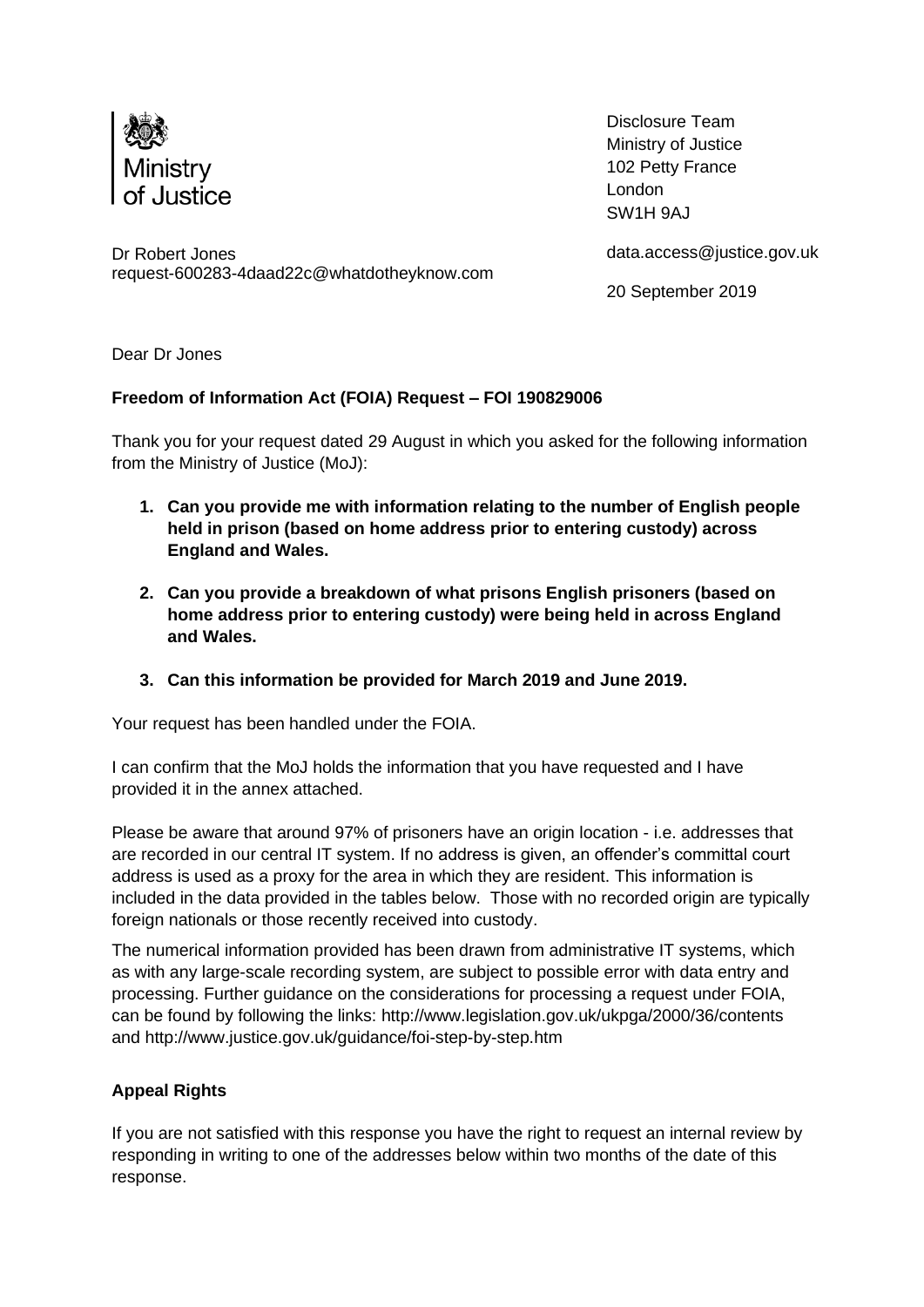[data.access@justice.gov.uk](mailto:xxxx.xxxxxx@xxxxxxx.xxx.xx)

Disclosure Team, Ministry of Justice, 10.25, 102 Petty France, London, SW1H 9AJ

You do have the right to ask the Information Commissioner's Office (ICO) to investigate any aspect of your complaint. However, please note that the ICO is likely to expect internal complaints procedures to have been exhausted before beginning their investigation.

Yours sincerely

Lee Bateman HMPPS Change, Strategy and Planning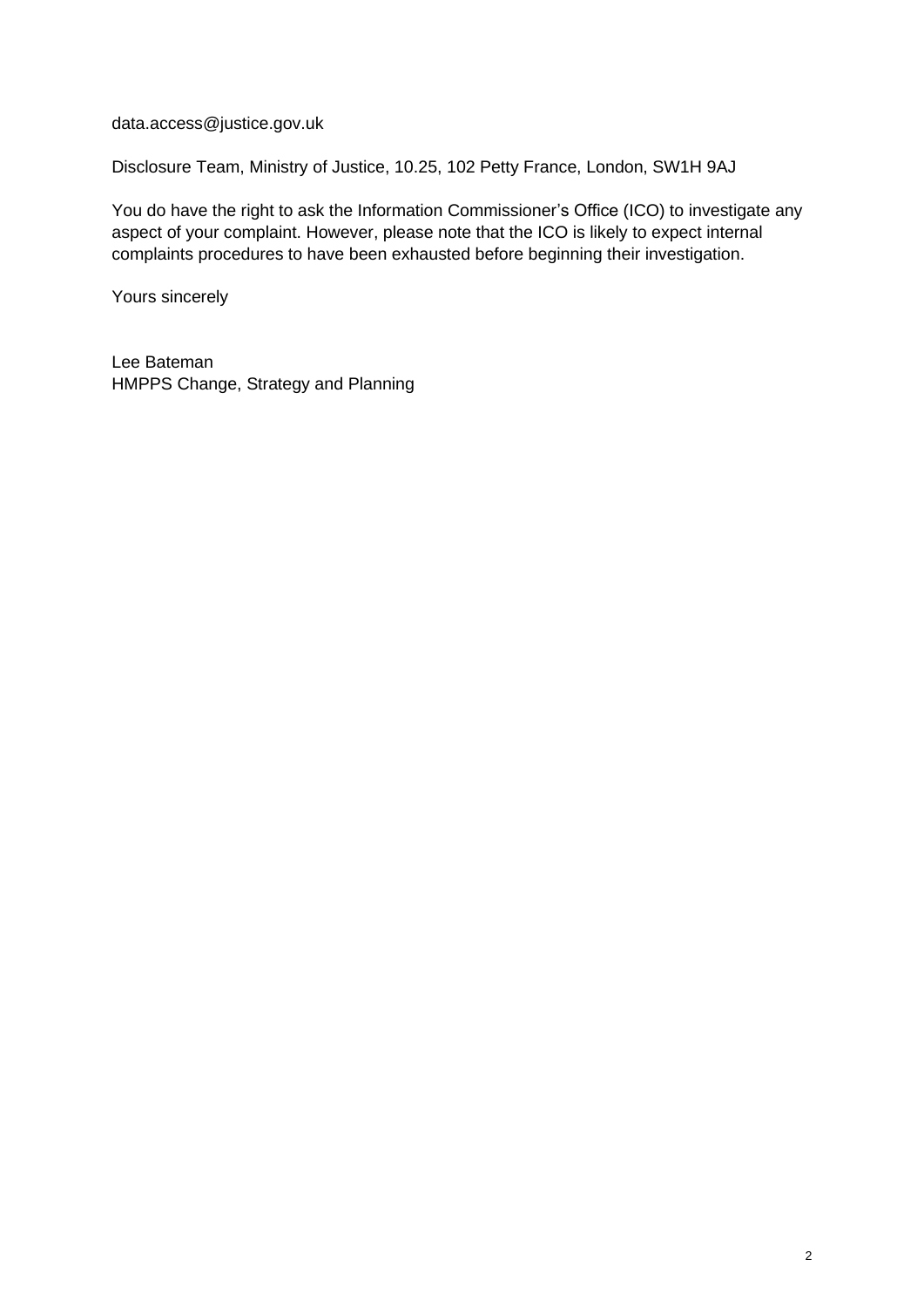## **Annex - FOI 190829006**

*English people held in prison (based on home address prior to entering custody) across England and Wales.* 

*Breakdown of the prisons in which English prisoners (based on home address prior to entering custody) were being held in across England and Wales for March 2019 and June 2019*

| <b>Prison</b>                | <b>Mar-19</b> | <b>Jun-19</b> |
|------------------------------|---------------|---------------|
| <b>ALTCOURSE (HMP)</b>       | 740           | 830           |
| <b>ASHFIELD (HMP)</b>        | 359           | 359           |
| ASKHAM GRANGE (HMP & YOI)    | 103           | 108           |
| <b>AYLESBURY (HMP)</b>       | 249           | 197           |
| <b>BEDFORD (HMP)</b>         | 343           | 337           |
| <b>BELMARSH (HMP)</b>        | 804           | 768           |
| <b>BERWYN</b> (HMP)          | 930           | 980           |
| <b>BIRMINGHAM (HMP)</b>      | 894           | 904           |
| <b>BRINSFORD (HMP)</b>       | 520           | 524           |
| <b>BRISTOL (HMP)</b>         | 416           | 443           |
| <b>BRIXTON (HMP)</b>         | 738           | 724           |
| <b>BRONZEFIELD (HMP)</b>     | 472           | 498           |
| <b>BUCKLEY HALL (HMP)</b>    | 419           | 438           |
| <b>BULLINGDON (HMP)</b>      | 1,025         | 1,033         |
| <b>BURE (HMP)</b>            | 638           | 636           |
| CARDIFF (HMP)                | 97            | 111           |
| <b>CHANNINGS WOOD (HMP)</b>  | 676           | 672           |
| <b>CHELMSFORD (HMP)</b>      | 607           | 643           |
| <b>COLDINGLEY (HMP)</b>      | 409           | 414           |
| COOKHAM WOOD (HMP)           | 173           | 163           |
| DARTMOOR (HMP)               | 603           | 610           |
| DEERBOLT (HMPYOI)            | 413           | 351           |
| DONCASTER (HMP)              | 1,072         | 1,053         |
| DOVEGATE (HMP)               | 1,098         | 1,096         |
| DOWNVIEW (HMP)               | 272           | 256           |
| DRAKE HALL (HMP & YOI)       | 302           | 313           |
| DURHAM (HMP)                 | 928           | 886           |
| EAST SUTTON PARK (HMP & YOI) | 98            | 95            |
| EASTWOOD PARK (HMP)          | 249           | 250           |
| <b>ELMLEY (HMP)</b>          | 1,082         | 1,138         |
| <b>ERLESTOKE (HMP)</b>       | 474           | 475           |
| <b>EXETER (HMP)</b>          | 475           | 470           |
| FEATHERSTONE (HMP)           | 594           | 588           |
| FELTHAM (HMP & YOI)          | 490           | 464           |
| FORD (HMP)                   | 532           | 530           |
| FOREST BANK (HMP & YOI)      | 1,373         | 1,389         |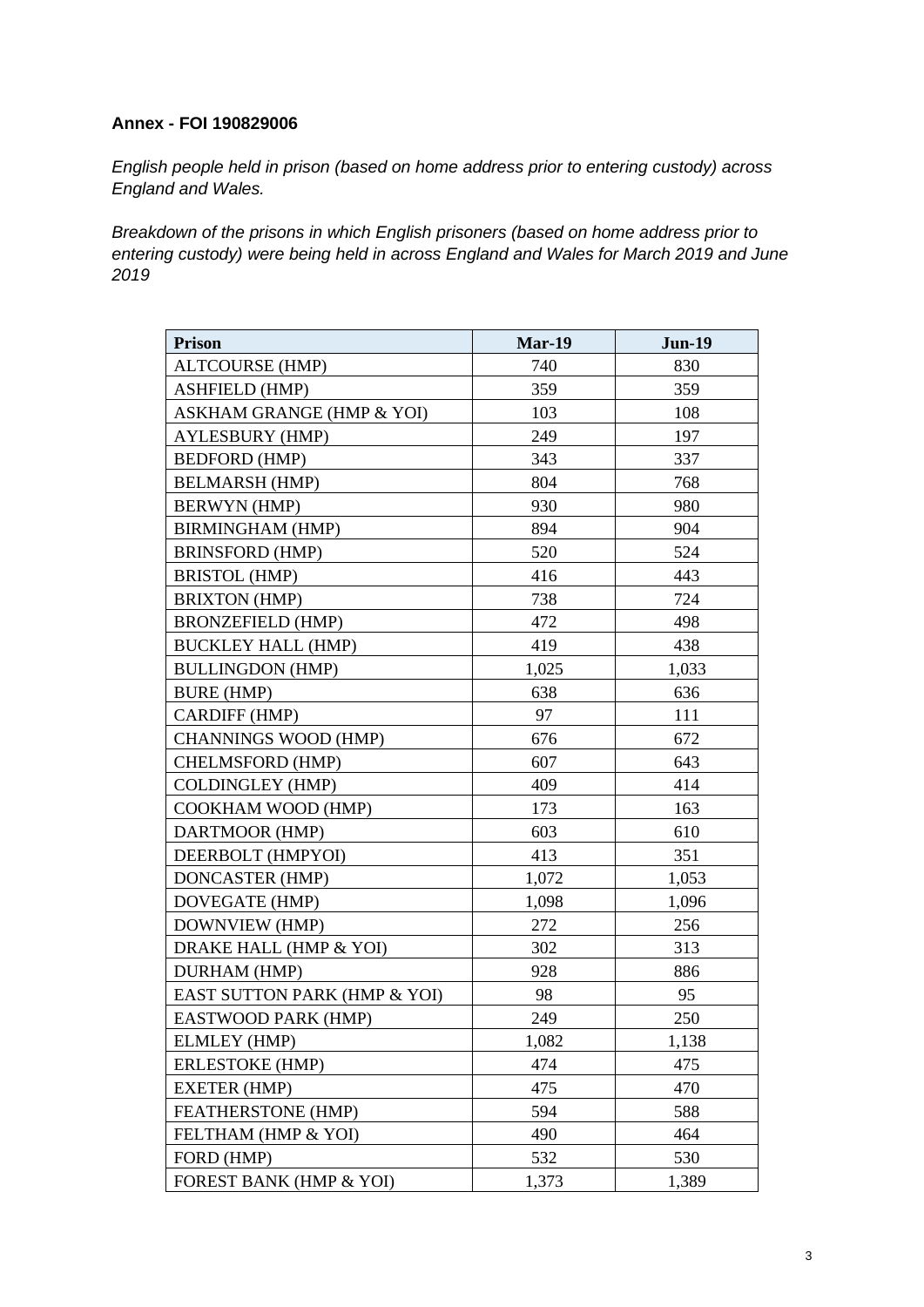| <b>FOSTON HALL (HMP)</b>     | 252   | 275   |
|------------------------------|-------|-------|
| FRANKLAND (HMP)              | 808   | 806   |
| <b>FULL SUTTON (HMP)</b>     | 509   | 508   |
| <b>GARTH (HMP)</b>           | 784   | 788   |
| <b>GARTREE (HMP)</b>         | 671   | 653   |
| <b>GRENDON (HMP)</b>         | 203   | 200   |
| <b>GUYS MARSH (HMP)</b>      | 371   | 377   |
| HATFIELD (HMP & YOI)         | 365   | 372   |
| HAVERIGG (HMP)               | 258   | 260   |
| HIGH DOWN (HMP)              | 1,097 | 1,096 |
| HIGHPOINT (HMP)              | 1,255 | 1,255 |
| HINDLEY (HMP & YOI)          | 521   | 525   |
| <b>HMP HEWELL</b>            | 1,025 | 1,037 |
| <b>HOLLESLEY BAY (HMP)</b>   | 472   | 476   |
| <b>HOLME HOUSE (HMP)</b>     | 1,194 | 1,184 |
| HULL (HMP)                   | 980   | 972   |
| HUMBER (HMP)                 | 942   | 932   |
| HUNTERCOMBE (HMP)            | 422   | 403   |
| ISIS HMP/YOI                 | 611   | 618   |
| ISLE OF WIGHT (HMP)          | 979   | 951   |
| <b>KIRKHAM (HMP)</b>         | 604   | 602   |
| KIRKLEVINGTON GRANGE (HMP)   | 265   | 272   |
| <b>LANCASTER FARMS (HMP)</b> | 534   | 529   |
| LEEDS (HMP)                  | 1,048 | 1,054 |
| LEICESTER (HMP)              | 294   | 301   |
| LEWES (HMP)                  | 589   | 498   |
| LEYHILL (HMP)                | 467   | 464   |
| LINCOLN (HMP)                | 524   | 504   |
| LINDHOLME (HMP)              | 941   | 938   |
| LITTLEHEY (HMP)              | 1,171 | 1,172 |
| LIVERPOOL (HMP)              | 645   | 607   |
| LONG LARTIN (HMP)            | 506   | 525   |
| LOW NEWTON (HMP)             | 329   | 304   |
| LOWDHAM GRANGE (HMP)         | 862   | 858   |
| <b>MAIDSTONE (HMP)</b>       | 561   | 554   |
| MANCHESTER (HMP)             | 908   | 898   |
| MOORLAND (HMP & YOI)         | 932   | 933   |
| <b>NEW HALL (HMP)</b>        | 390   | 350   |
| <b>NORTH SEA CAMP (HMP)</b>  | 393   | 398   |
| NORTHUMBERLAND (HMP)         | 1,310 | 1,317 |
| NORWICH (HMP & YOI)          | 692   | 715   |
| NOTTINGHAM (HMP)             | 764   | 762   |
| OAKWOOD (HMP)                | 1,943 | 1,975 |
| <b>ONLEY (HMP)</b>           | 719   | 721   |
| PARC (HMP)                   | 268   | 300   |
| PENTONVILLE (HMP)            | 1,048 | 1,018 |